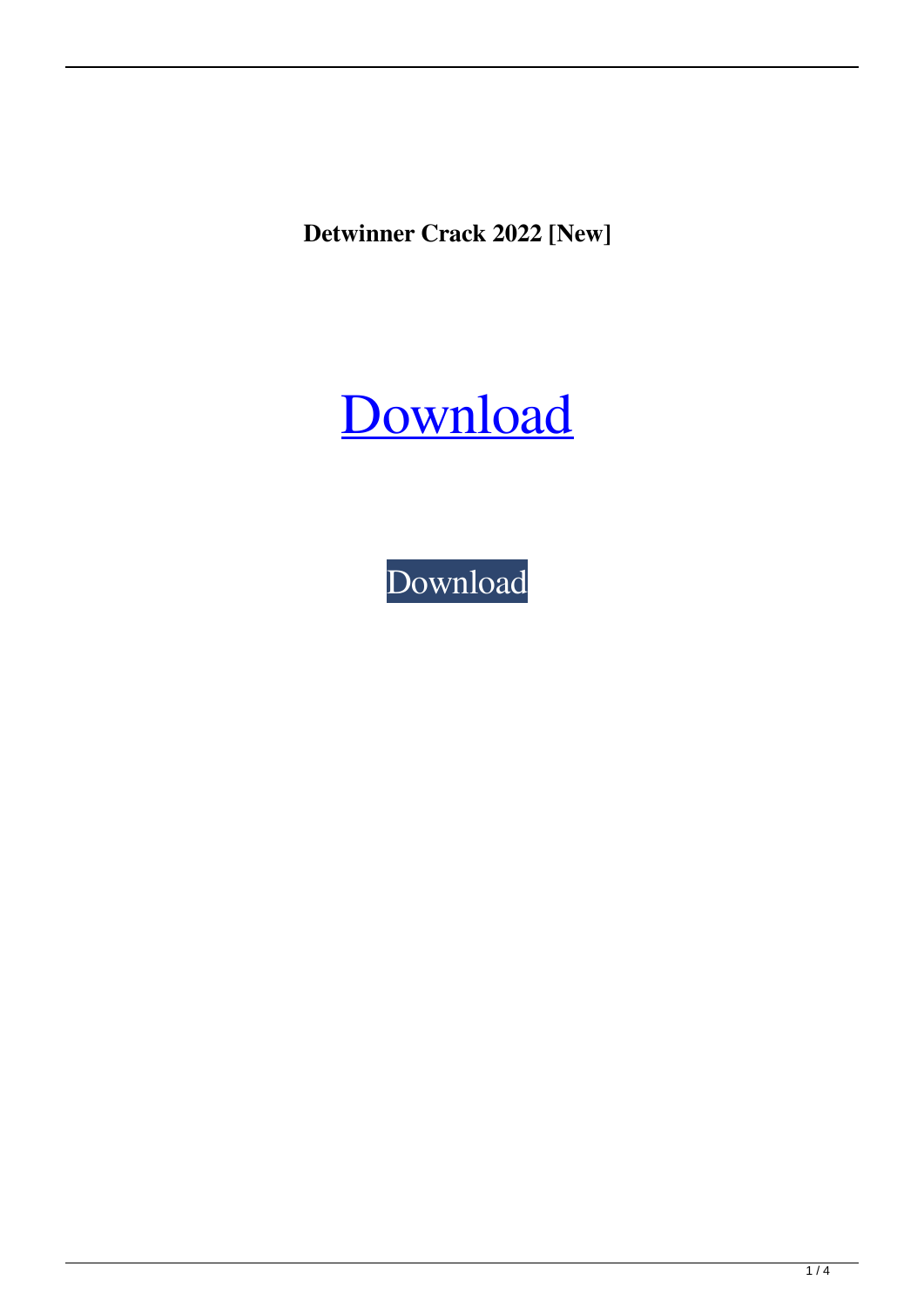## **Detwinner Crack + License Key Full Download PC/Windows**

The effective and quick solution for finding and removing duplicate files from the hard disk drive. The most useful feature of the Detwinner utility is that it combines scanning (finding) and filtering (removing) in one app. The application can be used by both experienced and novice computer users. The Detwinner portable version can be stored on a pen drive to run on any Windows PC you come in contact with, making it easy to take with you. As soon as the portable version starts scanning your drive, it'll show you all the files and folders that will be scanned. You can make a custom configuration based on your current needs, adding or removing subfolders to the scan scope. Once done, you can delete the original or move them into a different folder. The images can be copied into the Recycle Bin or permanently deleted. Main features of the Detwinner portable version: - portable version of Detwinner, which does not need to be installed on the target PC. - Detwinner portable version includes a list of all the files that can be scanned. - Detwinner portable version includes a built-in configuration panel, which allows you to: - set the scan scope. - set the settings for file filtering. - define the order in which files are scanned. - create a list of directories and subfolders to exclude from the scan scope. - create a list of folders with specific attributes to exclude from the scan scope. browse through the files in the scan scope and select multiple files. - select regular expressions. - preview the files. - sort the files. - create a Recycle Bin. - move the selected files to a different folder. - keep the original files and move the duplicate ones to a different folder. - make a smart selection, which will leave out the original files. - scan one folder at a time, or all the folders in your computer in a batch. - create and modify profiles. - create a Whitelist or Blacklist with file names and extensions. - create a profile with custom settings, based on the folder you are scanning. All the files that will be scanned and the list of files in the scan scope are displayed when the portable version is started. Detwinner has a simplified and intuitive interface. Please note that Detwinner will not delete the original files, but simply moves them to a different folder. This is useful

### **Detwinner Activation Key For PC**

Visual cloning software for graphic and video files. Visual Cloning is a very easy to use software solution for duplicating video, audio, and still images on your computer, making it quick and easy to create backups or other projects. 1. Start Copy-Clone-Merge 2. Select the files you want to copy or clone. You can copy more than one file, or the same files multiple times. 3. Click "Copy" or "Clone" to create your copy. 4. You can edit the copied or cloned files by clicking the icons on the timeline. You can change the order of the copied or cloned files or undo and redo changes. 5. You can create different formats of copies, such as.b in,.iso,.vob,.avi,.mov,.mp4,.m2v,.wax,.mpg,.avi,.mkv,.dvd,.mp3,.avi,.bik,.wmv,.vcd,.mov,.ts,.divx,.flv,.3gp,.mpeg,.aac,.mkv,.w ma,.avi,.m4v,.m4a,.mp3,.ac3,.mp2,.asf,.wmx,.wmv,.divx,.flv,.wav,.vob,.wma,.m4a,.mp3,.3gp,.mpeg,.aac,.wav,.m4v,.ac3,.m4a,. mp3,.mov,.asf,.wav,.wmx,.wmv,.avi,.divx,.divx,.flv,.mkv,.avi,.aac,.wav,.m4a,.mp3,.mp2,.asf,.mov,.mkv,.wma,.wmv,.vcd,.m2v,. dvd,.ts,.divx,.mp4,.3gp,.avi,.bik,.mkv,.vob,.mov,.mp3,.mp2,.asf,.asx,.avi,.avi,.m4v, 77a5ca646e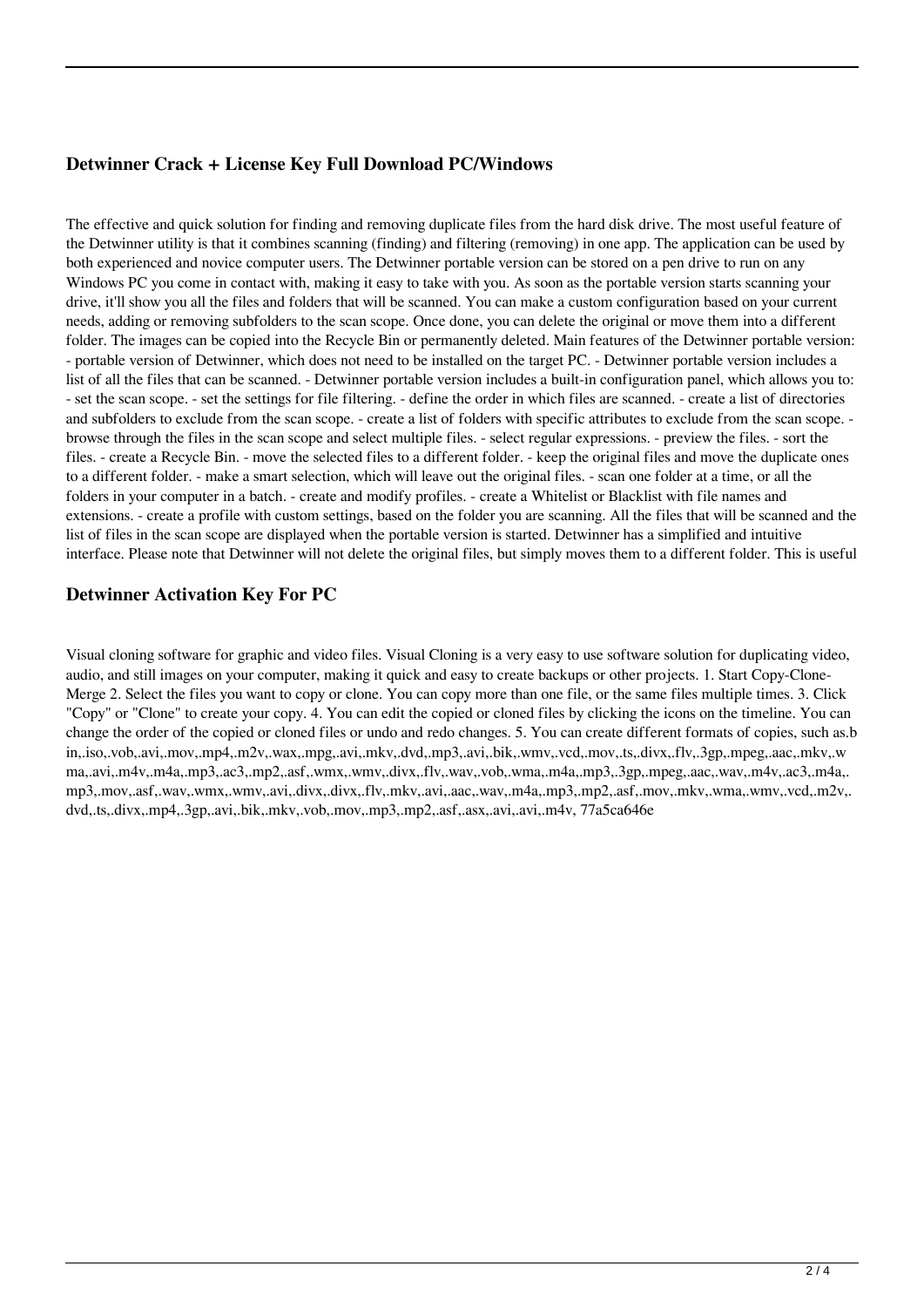#### **Detwinner For Windows**

• Finds and removes duplicate files on your PC. • Built-in scheduler: scheduler that finds and removes duplicate files. • Allows to run the program even on your portable devices. • Configurable options (like setting a schedule). • Support for a single PC, a network or a local scanner. • Compatible with Windows 10 and later. • Create desktop shortcuts. • Support for a different languages. • Useful information about the files: filename, size, date, etc. • Checks for exact duplicates, duplicates of similar files and duplicates of rotated pictures. • There is a portable edition too. What's New in Version 1.0.6 - minor bug fixes What's New in Version 1.0.5 - fixed problem with searching for images of a certain size What's New in Version 1.0.4 - minor bug fixes What's New in Version 1.0.3 - fixed minor bug What's New in Version 1.0.2 - minor bug fixes What's New in Version 1.0.1 added compatibility for Win 10 What's New in Version 1.0 - added compatibility for Win 10 What's New in Version 1.0.3 fixed minor bug What's New in Version 1.0.2 - minor bug fixes What's New in Version 1.0.1 - added compatibility for Win 10 What's New in Version 1.0 - added compatibility for Win 10 What's New in Version 1.0.3 - minor bug fixes What's New in Version 1.0.2 - minor bug fixes What's New in Version 1.0.1 - added compatibility for Win 10 What's New in Version 1.0 added compatibility for Win 10 What's New in Version 1.0.4 - fixed problem with searching for images of a certain size What's New in Version 1.0.3 - fixed minor bug What's New in Version 1.0.2 - minor bug fixes What's New in Version 1.0.1 - added compatibility for Win 10 What's New in Version 1.0 - added compatibility for Win 10 What's New in Version 1.0.3 - minor bug fixes What's New in Version 1.0.2 - minor bug fixes What

#### **What's New in the?**

Spam / Vacuum Cleaner removes junk files quickly, safely and effectively. It shreds, cleans up, and even scans the system for spam and junk files. By going beyond traditional virus scanners, Spam / Vacuum Cleaner delivers some of the most unique and powerful junk files removal capabilities in the business. All in one place! = Including... Real-time, scheduled and manual scans to identify and delete junk files quickly, safely and effectively. Customized scans that use Spam / Vacuum Cleaner's superior junk files removal technologies and features to identify and delete junk files, including calendar junk files, Windows temporary files, Windows cache files, etc. Customized real-time scans that determine where junk files are on your system and when to scan them. Email notifications to ensure that Spam / Vacuum Cleaner automatically runs without missing a beat. Junk files will be tagged as either junk or spam in order to allow for quick searches and effective filtering. Cleans junk files from the Recycle Bin, the "Deleted Items" folder, as well as other locations. Shreds junk files on demand so they cannot be recovered. Deletes junk files from a variety of locations, including the Recycle Bin, "Deleted Items" folder, Recycle Bin on all drives, as well as any other Windows folder where junk files can reside. Automatically deletes junk files from future scans, no matter where they are located. Anti-spam technology can identify and delete unsolicited emails or junk emails from the system. Supports multiple email accounts and tasks. Self-configures to automatically scan at scheduled times, or when a rule is triggered, for quick junk files removal. Supports network shares. User-configurable email notifications. Works with any Windows version. Automatically starts a background scan and allows you to be alerted when the scan is finished. Detects and allows you to quarantine infected files. Search and remove junk files from various sources, including: Recycle Bin "Deleted Items" folder Recycle Bin on all drives Additional locations such as C:\Documents and Settings\All Users\Application Data Additional locations such as C:\Program Files\Common Files\Microsoft Shared\MSEnv\VXX.X\AppData\Roaming\Microsoft\Windows\Start Menu\Programs Additional locations such as C:\Windows\Temp Additional locations such as C:\Program Files\junk\ Special locations such as C:\Program Files\PC Cleaner\ Customizable spam reports (CSV, HTML, XMI) that detail junk files and email alerts in addition to lists of junk files found. Anti-spam technology identifies and deletes junk emails. Quarantines infected files. Notifies you when there are updates. Optional support for conditional rules to